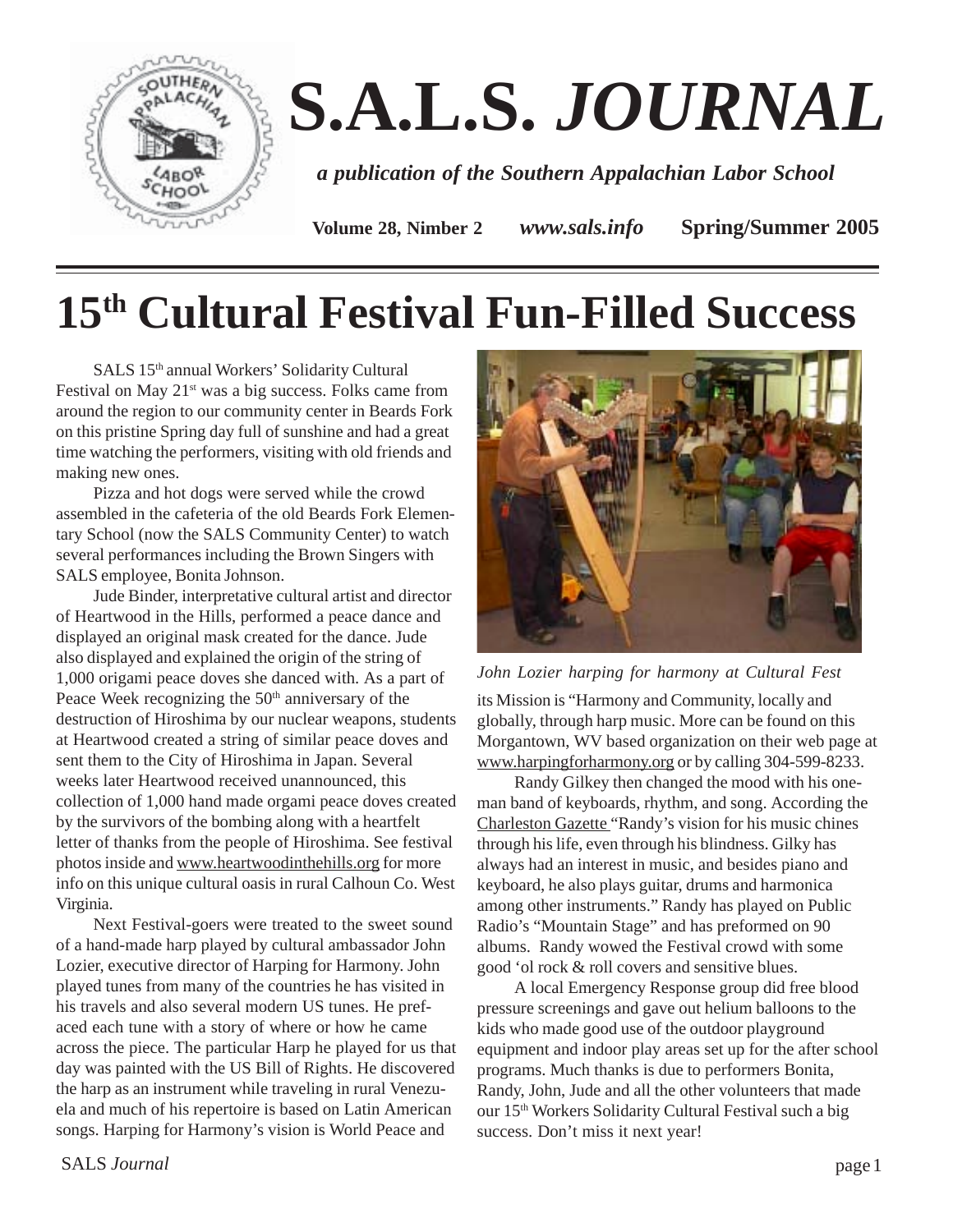#### **The History of a Bad Idea: The Far Right's Long War on Social Security**

#### **Issue Brief & Talking Points for Working Families**

*by Rick Wilson, American Friends Service Committee, WV Economic Justice Project*

#### **A Tradition of Bi-partisan Support**

Although Social Security was the signature legislation of the Democratic administration of Franklin Delano Roosevelt, the program has enjoyed bipartisan support for most of its history. The program thrived under Republican presidents Eisenhower, Nixon, Ford, Reagan, and George H. W. Bush. In 1983, when Social Security faced a far more serious and immediate shortfall, a bipartisan commission under Reagan saved the program for decades to come by increasing payroll taxes.

#### **Extremist Opposition**

However, from the beginning, conservative extremists have longed to privatize and ultimately undermine the program. As far back as 1936, Republican Presidential candidate Alf Landon referred to Social Security as "a cruel hoax." In the 1960s, Barry Goldwater, who ran against Lyndon Johnson in 1964, said "Perhaps Social Security should be abolished." Around the same time, conservative economist Milton Friedman proposed a privatized system where workers could opt out of the program.

#### **A Model Forged in Dictatorship**

Friedman would later be an economic advisor to the brutal dictatorship in Chile of General Augusto Pinochet, whose fascist-style regime routinely tortured and killed its opponents, including many labor activists. Pinochet's Chile developed a privatized retirement system which US conservatives view as a model for this country. Although Chile has since become a democracy, the privatized system which is a legacy of the dictatorship has failed to live up to its promises.

#### **Think Tanks Wage Long Campaign**

Conservative think tanks in the US such as the Cato Institute and the Heritage Foundation have advocated privatization since at least the 1980s. In 1983, the Cato Journal carried an article which called for "guerilla warfare against both the current Social Security system and the coalition that supports it." Heritage Foundation analysts Stuart Butler and Peter Germanis wrote that "It could be many years before the conditions are such that a radical reform of Social Security is possible." Citing the

example of Russian Bolshevik leader V. I. Lenin, they wrote "to be a successful revolutionary, one must also be patient and consistently plan for real reform."

#### **Big Business Allies**

Butler and Germanis in the 1980s laid out the playbook for 2005 when they said that "building a constituency for Social Security reform requires mobilizing the various coalitions that stand to benefit from the change. The business community and financial institutions, in particular, would be an obvious element in the constituency." After the 2004 election, the Associated Press reported that "The business groups supporting Bush's effort have a financial interest in changing Social Security, including financial services companies that could benefit from fees charged for managing the investment accounts." The Center for Responsive Politics reports that securities and investment firms were the fourth largest donor to Bush's re-election campaign.

#### **Winning the President's Support.**

George W. Bush also has a long history of supporting privatization. According to the Texas Observer, when he ran for congress in 1978, he advocated privatization and predicted that the system would go broke by 1988. Advocates of privatization connected with conservative think tanks began meeting with candidate Bush in the late 1990s to gain his support for their cause. At times, Bush has made downright bizarre statements about the federal program, such as the one made in Nov. 2000: "They [opponents of privatization] want the federal government controlling Social Security like its some kind of federal program."

**BOTTOM LINE: JUST SAY NO**. The current

drive to privatize is the culmination of decades of effort and is the result of a coalition of ideological extremists and financial companies eager to profit at the public's expense.  *Editor's note: To find out more about how you can protect Social Security see:*

The SALS *Journal* is published by The Southern Appalachian Labor School, a regional grassroots organization dedicated to social & environmental justice and workers rights. We welcome articles and submissions by our readers. Send to: Gary R. Zuckett, Editor, SALS Journal, POB 127 Kincaid, WV 25119. Phone 304-779-2772 WWW.SALS.INFO SALS reserves the right to edit or decline submissions. United Assoc. of Labor Education LABOR DONATED

*www.americansforsocialsecurity.com*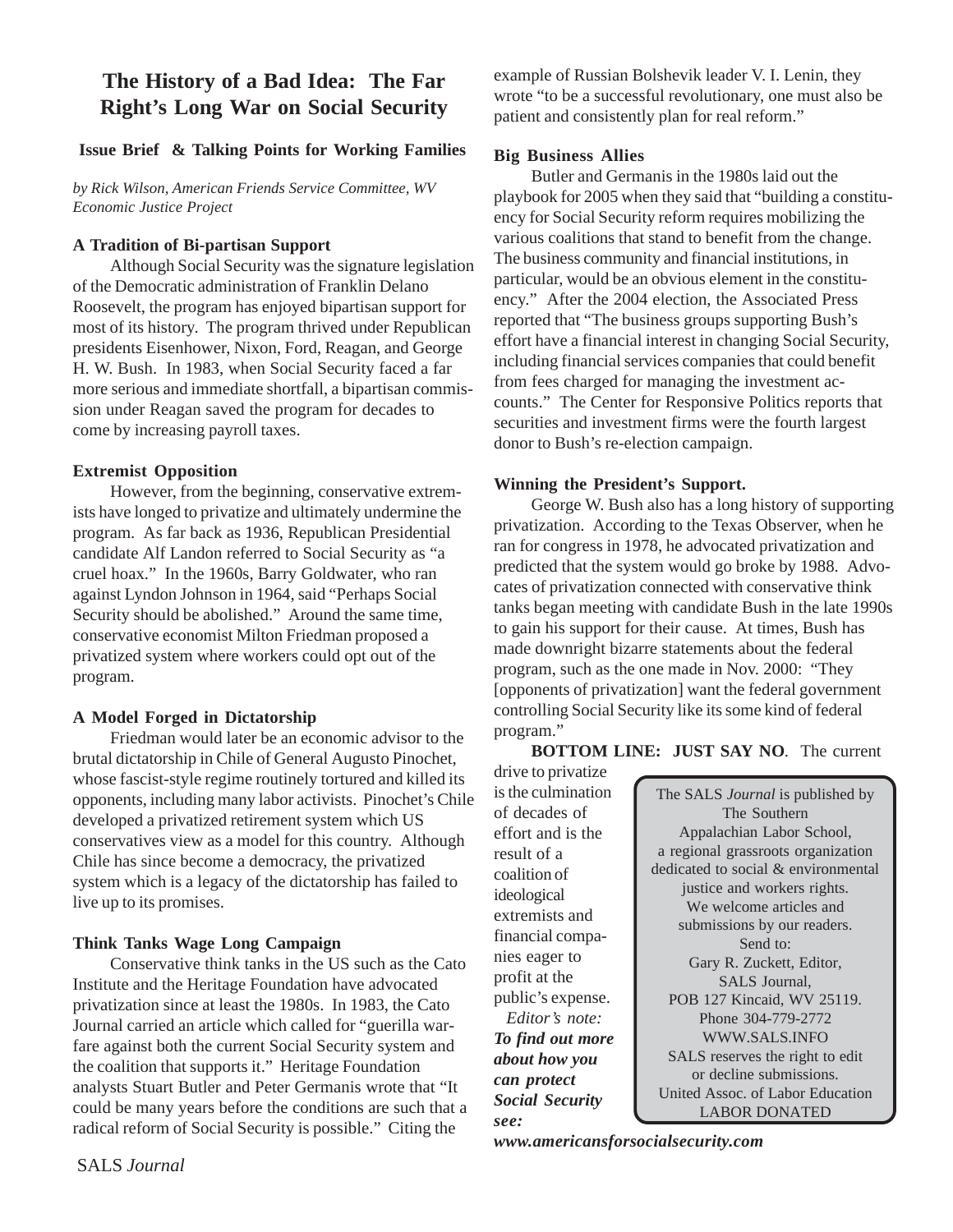## **Director's Report**

#### *by John David*

This time of year is always the busy time for grant writing. All of our major funding sources, including HUD, USDA, Federal Home Loan Bank, and VISTA are due almost at the same time. Increasingly, applications must be submitted electronically, which is a learning experience for us. Jackie Asbury, Vickie Mullins, and Debbie Spurlock are involved with this process. Without question, funds are now less available and the completion is keener. Thus, our sustainability is more of a challenge.

We were pleased to obtain continued support for our state-wide environmental, health, and economic justice work, mainly conducted by Gary Zuckett, from the Commission on Religion in Appalachia and the Appalachian Community Fund. A new funder is the Evangelical Lutheran Church of America, with support for the Youth Garage. The Fayette County Commission has provided renewed funding for Energy Express and the Community Center. The WV Housing Development Fund awarded us a CHDO for the housing development near Oak Hill. Mission West Virginia funded our partner entity, Appalachian Community Partners, for volunteer support work. The Claude W. Benedum Foundation renewed its support for matching funds, Group Work Camps, and administrative support. We are especially grateful to all of our funders for their trust and confidence.

Two of our linkage grants through YouthBuild USA (AmeriCorps and Youth Re-Entry) are completing their first year and we expect both to be renewed. Both permit broader outreach and continuation of our YouthBuild program. Both programs are administratively demanding and Brenda Winter and Kathryn South have done excellent work in struggling with these initiatives.

Artie Mullins has had a very busy time with numerous volunteer and Global groups that started coming in January. Thanks to special help from the Madison (Indiana) Presbyterian Church, the annex is now functioning which eases the accommodation squeeze. Artie also coordinated the 15<sup>th</sup> annual Worker's Solidarity Festival, which gave tribute to numerous friends and relatives of those with SALS including Larry Harless, Bob Friley's mother, Vickie Mullin's uncle, Red Newkirk's uncle, Larry Parsons, Heath Forren's father, Tom Bass's mother, and Carol Sharlip. The talents of Bonita Johnson and the Brown Singers, Jude Binder, Randy Gilkey, and John Lozier made the event a success.

The new Dormitory Addition is moving along again. Vickie Smith has met with Bob Hazelwood, an engineer and Vice-President of Pentree Engineering, in regard to



*John & SALS Chair Helen Powell enjoy Cultural Fest*

design and specifications. Vickie and her crews have also done an exceptional job in completing several rehabilitated homes and a new home over the past period. There have however, been some theft and vandalism at the sites and we are exploring the possibility of a larger storage facility.

The 21st Century "Accent Education" Community Learning Center collaborative with New River Health Association and Fayette County Schools is beginning its third year. Both the After-School and the Energy Express programs at the SALS Community Center in Beards Fork have increased enrollment. There is also a new community center in Mt. Hope and three other sites for the afterschool program. AmeriCorps VISTA volunteers Lisa King, Lisa Manley, Iris Adkins, and Jeanie Williams are all directly involved with the project.

New River Health Association has also opened the Beards Fork Clinic and Health Project. Professional services offered by Dr. Dan Doyle, M.D., assisted by Sally Hurst from NRHA and Marie Settle from SALS, began in January. Base-line physicals and Health Passports are on tap for the youth and young adults, in addition to office visits as requested. Artie Mullins has also been taking youth for dental work at WVU-Tech in Montgomery and Health-Right in Charleston.

There have been several major conferences and area work workshops. Kathryn South and Brenda Winter have attended Workforce Investment Act and YouthBuild USA sponsored events, with Kathryn focusing on "Green Building" and Brenda on "Youth Counseling and Case

*Continued on page 9*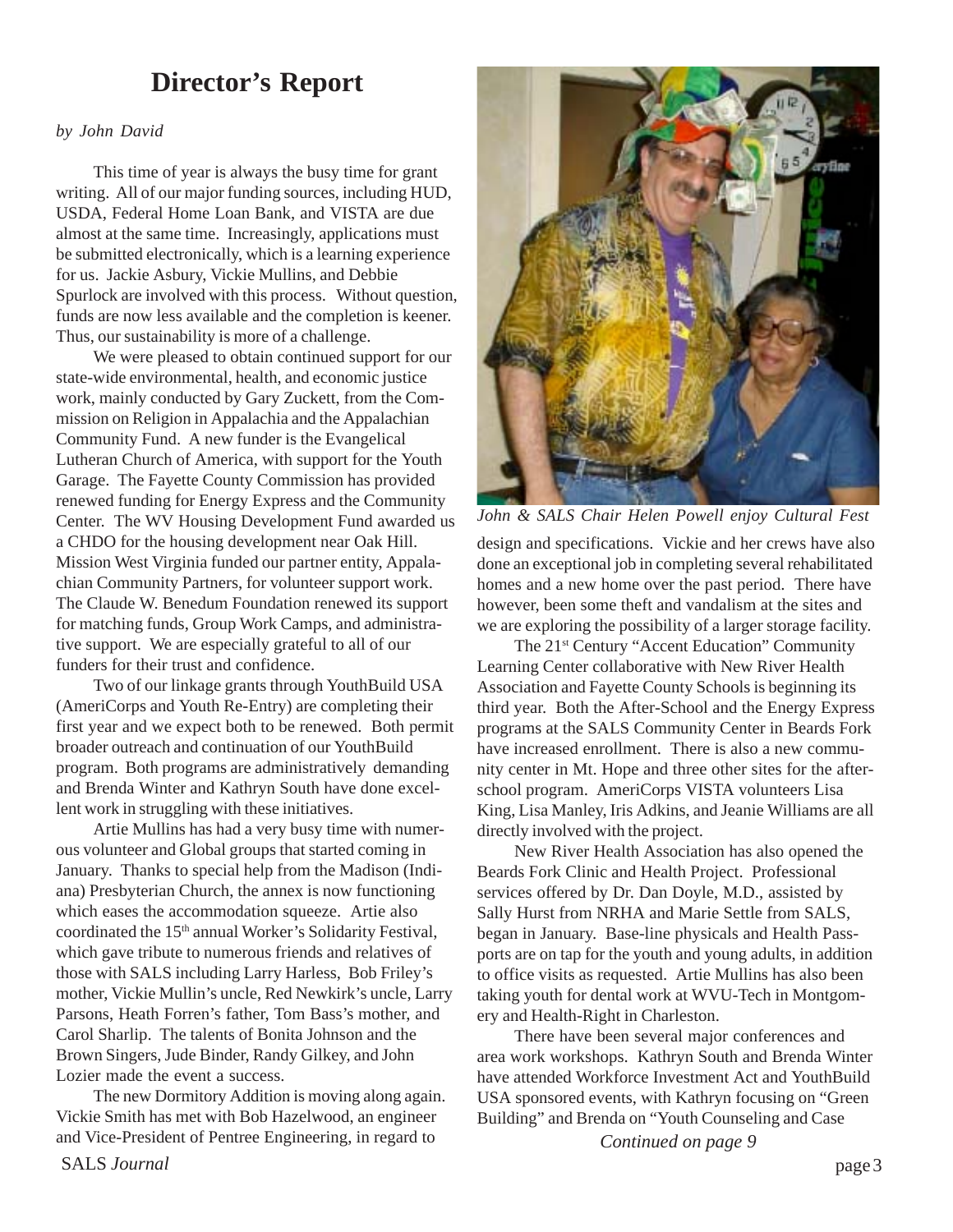## **Notes from Jackie's desk**

#### *By Jackie Asbury, Housing Director*

It's Spring time, the weather is nice, and we are doing lots of work on homes in Fayette County. Group work camp did two weeks in June and July and approximately 120 homes recieved minor repairs. I completed two proposals to the Federal Home Loan Bank of Pittsburgh for rehabs and purchase of existing housing. We should hear about these grants in the very near future. If funded, the grants will bring in \$200,000 for our home rehab and new home programs.

 SALS did a closing in Minden in early April and a family of five received a new home. We also completed two other proposals to USDA Rural Development which were due mid-May, along with YouthBuild and Rural Housing Economic Development (RHED). Hopefully, we will receive funding from all sources, to continue our housing efforts here at SALS.

 SALS held a Homebuyer's Education class recently and approximately four families attended this class in hopes of qualifying for the new home program.

## **Program Links Youth to Employment**

#### *Heath Forren, Out of School Advisor*

In the last few months much has been going on with our youth enrichment services program. We took a trip to Charleston in February, and efforts have been coordinated to place youth in employment.

On February 17<sup>th</sup> our Youth Enrichment Service's "Out of School Youth" program took a trip to tour the West Virginia state capitol. We boarded a charter bus in Beckley and departed for Charleston around 9am. Upon arrival we toured the governor's mansion, the capitol, and the state cultural center. We also met with Secretary of State, Betty Ireland. Betty Ireland is the first female to hold that office in West Virginia. She took time to discuss the duties of her position, and speak with participating youth and staff. We ended the day with a late lunch at The Fifth Quarter downtown, and departed after a full day.

Our youth program has been fortunate of late to receive assistance for exiting youth required to pursue employment. Marie Settle the File Manager for SALS, and Artie Mullins, Volunteer Coordinator, have been aiding Labor School clients with obtaining unsubsidized employment.

Any participant in the WIA/Youth Enrichment Services program is required to enter employment before being exited. Unsubsidized employment refers to any employment that is obtained that does not depend on government grant funding. Examples of subsidized employment would be Youth Enrichment Services/ WIA, Youth Build, AmeriCorps, or any program that is operated with grant money.

Artie, Marie, and our program are all working hard to link individuals to employment opportunities. To strengthen the work force in Fayette County, SALS provides an opportunity to make participants more marketable employees. The opportunity is also there to make positive things happen for any and all program participants. The opportunities SALS creates for youth and the community is very real. Resources are in place for every participant to improve their situation.

## **School Days Plus**

*By Charlene "Red" Newkirk*

I am the Coordinator of the "Accent Education" After School Program which is funded through the 21st Century Community Learning Center. It operates with collaboration between NRHA, SALS, Fayette County Board of Education, Rivers and Bridges RHEP, Mt. Hope High School, and Collins Middle School. This Program emphasizes four curriculum standards: social, physical, academic and emotional health. This program was designed to implement programs to help improve academic performance.

 Since the last newsletter, we have done several activities like going to the Capitol to meet the governor of West Virginia, starting a sewing class at the Center, making Easter baskets, doing yoga, creating different crafts, and having other fun activities. We also have a birthday party once a month for all children who had a birthday that month.

In addition, the kids have participated in Martin Luther King, Jr. Day and also National Volunteer Service week by going out into the communities and picking up trash and helping elderly persons in need. They also participated in a walk-a-thon for St. Jude's Children's Research Hospital

We have seen several of the students improve their grades after coming to the program. We hope to continue this success in the future.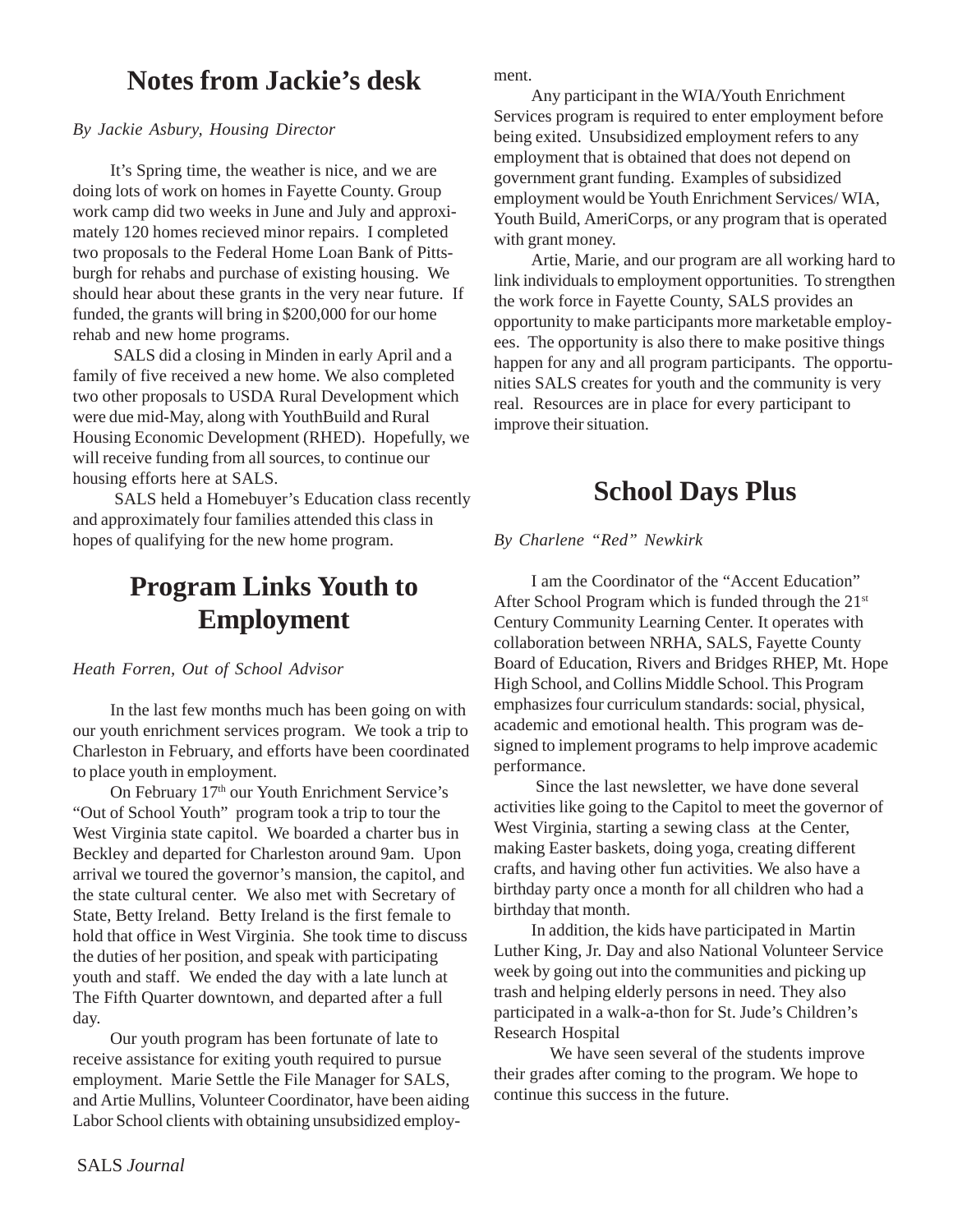## **YouthBuild/WIA/DOL updates**

#### *Kathryn South, YouthBuild Project Director*

Spring & Summer bring lots of activity on the construction sites and at the SALS community building.

Brenda and I attended two trainings earlier this year, Both were YouthBuild and DOL Youth Offender/Re-entry related workshops. The first training was held in Miami, which was the yearly YouthBuild Director's Conference. This is the first time this training was held in the South. The weather was nice and warm and the information was timely and rewarding. New folks from new YouthBuild sites attended so it is always good to meet new people who have the same issues and problems with employing youth and trying to help them move on into more training and jobs.

The DOL training was the second since SALS received the grant for work with youth offenders. The information was on how to keep good records and administrative tasks. Several other trainings are planned later in the year.

The second training was a Transformation for Change training and included a workshop on GREEN BUILDING. I attended the green building workshop and I felt that it was one of the best trainings that I have attended. We worked on building headers for doors and windows using a technique that recycles scrap materials and insulation to build the framework. About 15 people registered for this workshop and lots of information was exchanged with other sites. Building codes are different for various areas of the country so some of the tips would not work in all states. But small things to try to conserve our natural resources are a beginning to saving our valuable forestry and do more recycling whenever possible.

Brenda attended the counseling workshop and came back with some new ideas on how to help the youth to open up more and become more involved in his or her recovery process.

Our youth are still involved in building on various sites around the county. We have not enrolled any new folks at this point. We are trying to help a few folks with getting jobs since this is the time people are looking to hire for construction work.

Travis Reed did pass the GED test with flying scores. GOOD JOB TRAVIS

Ms Gore and Ms Flint are always doing the best job possible to help the youth with the GED preparation. Thanks!

## **Health Project on Track**

*Marie Settle, Youth Case Worker*

In the Fall/Winter SALS Journal I mentioned SALS had several projects in the planning stage and hopefully we would have more accomplishments to "brag" about. The biggest accomplishment has been a partnership between New River Health Association and SALS together forming, "The New River/Beards Fork Clinic and Health Project". The clinic is headed by Dr. Dan Doyle from the New River Health Association in Scarbro. I am a Certified Nurse Assistant (CNA) and help Dr. Doyle in the clinic. I schedule appointments, check in patients, and help make Dr. Doyle's visit at SALS run as smoothly as possible. At the present time, the clinic is opened to SALS employees and their families. Hopefully, we will soon be open to the public. The clinic is in operation only one or two days a month, as Dr. Doyle's schedule permits.

In addition to my clinic duties, I accepted a new position as file manager (I'm no longer a VISTA). I have been busy taking YouthBuild members for job interviews and to the DMV to obtain their driver's license, so when a job becomes available, they will be ready to spread their wings, putting all the valuable work experience gained at SALS to their advantage ensuring a bright future in the work force.

All at SALS have been very busy working together to make a difference in our community. Everyone has different projects and work schedules, with the After School Program, DOL, YouthBuild, AmeriCorps, VISTA's and the clinic, there is never an idle moment at SALS.

## **AmeriCorps/ DOL News**

*Brenda Winter, AmeriCorps/DOL Project Director*

Thanks to a National Direct grant from the Corporation of National Service to YouthBuild USA, the Southern Appalachian Labor School welcomed six full time Ameri-Corps members to the organization last December. The new members are assisting with our Group Work Camp faith- based partners to enlist 150 area families for the summer home repair project. The six AmeriCorps members are responsible for selecting the families, providing site write-ups, and creating detailed directions to the homes. The members also work alongside the Group Work Camp troubleshooters in July.

The six AmeriCorps members must complete a required 1700 hours to receive an Education Award from the Corporation for National Service. The members will be able to use the education award for vocational school,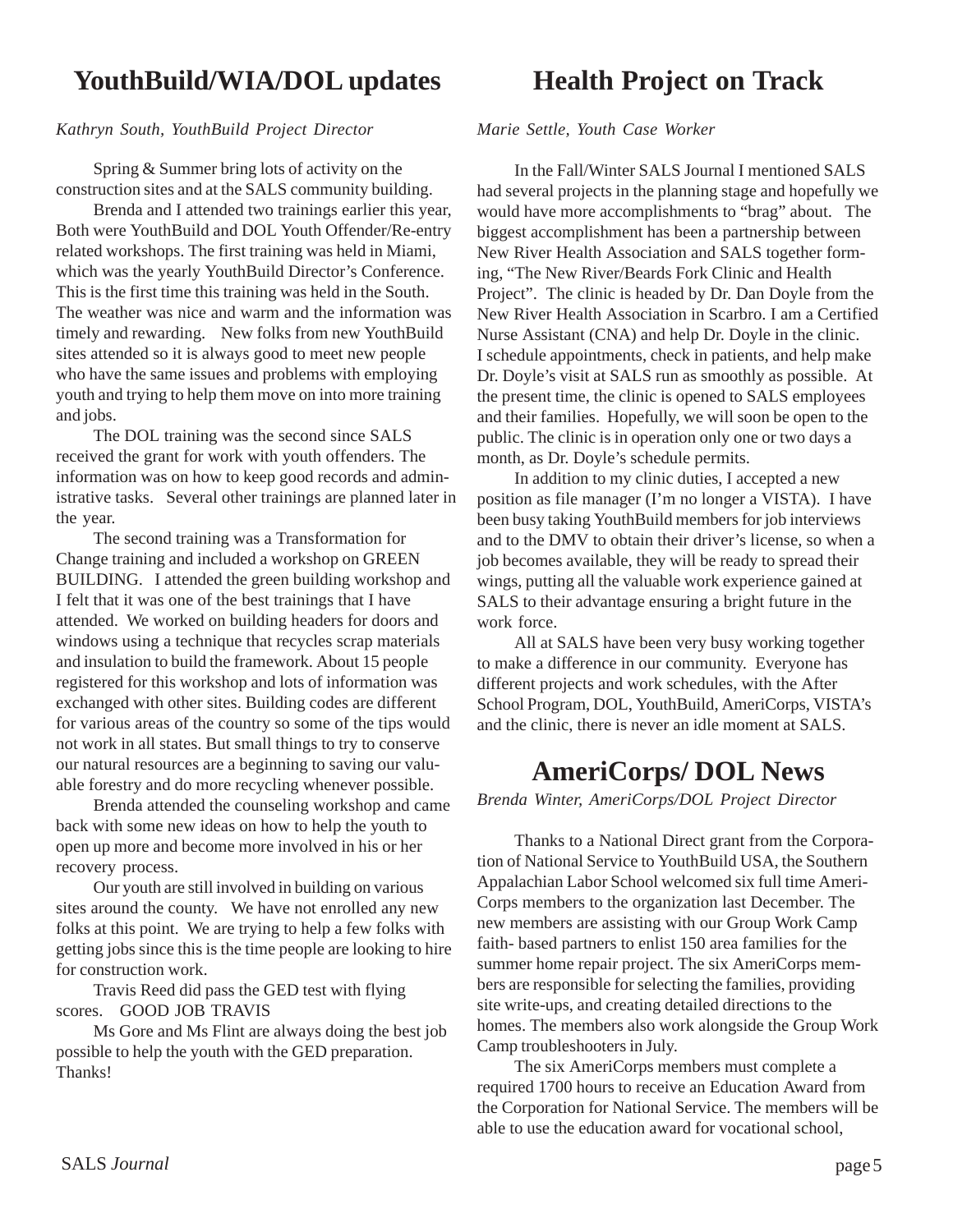college, school supplies or to apply towards repayment of a student loan.

SALS has also welcomed ten young adults who were enrolled under a grant received through YouthBuild USA from the U.S. Department of Labor. The focus of the grant is to educate and train youth who had minor infractions with law enforcement. Many of these youth lack a high school diploma and have sustained a DUI or were involved a similar offense. Our goal is to assist the youth in acquiring a GED through vo-tech and to provide them sound job training that will prevent other legal troubles. SALS is one of thirty sites nationwide selected by YouthBuild USA that received this type of grant. We anticipate great success with our young adults.



*Volunteers construct gazeebo at Community Center*

## **Busy But Rewarding, SALS AmeriCorps/VISTAs Speak Out**

#### *Lisa Manley/AmeriCorps VISTA*

It's hard to believe that I have been a VISTA for almost a year! Time has gone by so fast. There has been a lot to do. We had fund-raisers to get new playground equipment especially a wooden train for the kids to play on (if anyone wants to make a donation feel free).

The After School Program ended in May, but the summer reading and nutrition program Energy Express kept us busy for six weeks in June and July

(no rest for the weary).

We also had a walk-a-thon for St. Jude's Research Hospital. The kids in the After School Program participated. A local business (Strata Resources) donated three bikes to be given away. One of the kids (Tony Manley) donated his t-shirt from St Jude's to one of the other kids. We also had a volunteer appreciation dinner for eight members of the community who have helped us in so many ways. Yes, it has been a busy time but a rewarding time.

#### *Lisa King, AmeriCorps/VISTA*

Hello, My name is Lisa King, and this is my second year as a VISTA, here at SALS. We are finished with the After School Program. We have also been busy with a Memorial Park here at the Community Center, in honor of fellow employees who have passed away. Also we worked on the Cultural Programs and getting ready for the summer program, Energy Express. It has been a real experience working here at SALS. But just like every spring it is a time of rebirth, here and in the community.

#### *Linda Dillard, AmeriCorps*

Hello, I'm Linda Dillard, and I am a new Ameri-Corps member. I started last December, working on the Group Work Camps project by signing people up to get their homes approved.

Group Work Camp assists people in getting their houses painted, porches repaired, weatherization installed and wheel chair ramps built.

I also helped with the college volunteers who came from New York and Boston, helped the VISTA's get donations for Energy Express and worked on several fund-raisers.

I am responsible for keeping the building clean and organized. Basically I am here to help wherever needed.

#### *Iris Adkins, AmeriCorps/VISTA*

I am a new VISTA at SALS. Pre service orientation was in Atlanta Georgia, in January 2005. It was my first plane flight (very exciting).

The PSO meetings were well organized and the group leaders prepared new members for volunteer service.

SALS has an after school program for children 1st through 5th grades and has a large computer room for the children to do homework and other studies on the Internet. With VISTA supervision, the children enjoy this every day.

Also VISTAs assist in supervising after school children on the play ground. They have swings and other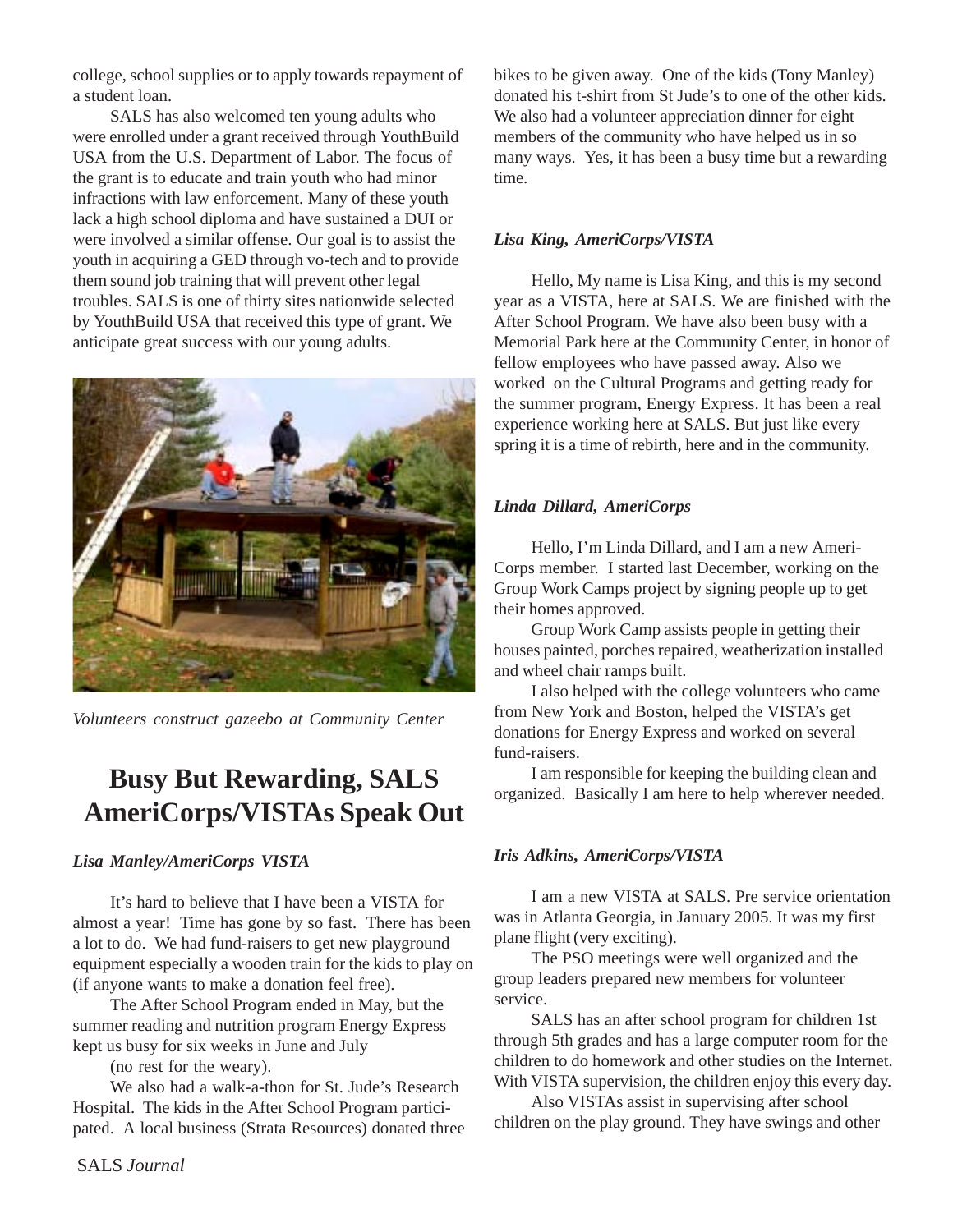playground equipment to play on, and a basket ball court they enjoy.

VISTAs are now assisting with Energy Express, a summer school program for children K-5th grade. I'm enjoying Energy Express at SALS and helping to make a difference for children.

## **Mt. Hope Community Center**

Hi, my name is Jessica Williams, VISTA here at SALS. I have spent the last four months at the new Mt. Hope Community Center. In collaboration with New River Health Association and the City of Mt. Hope we are in the process of starting a community center. Mr. Benitez Jackson, Mrs. Heather Maynor, myself and several volunteers have been working on the old YMCA building in Mt. Hope.

A lot of work has been put into this 81 year old building, patching walls, painting, and many other things have been done.

We received a grant from Mission West Virginia for our computer lab, now we have 10 computers online. We hope to get the community more involved with the kids. We have put in a weight room for community members to come and lift weights. The kids can also come and play basketball in the gym. We also have a kick-boxing class on Monday's and Friday's.

We are accepting any kind of donations for our community center so the kids can have things to do. We are also working on getting volunteers to come and do various activities with children. If you or any one you know are interested, contact Benitez Jackson at 465-2033 or Jessica Williams at the center at 877-3211.

We also completed the After School program at the Mt. Hope High School for this school year. We finished the program with 10-15 kids coming daily. The kids were sad to see the program end but are excited to come back next year. I would also like to thank Ms. Katie Gleasman for letting me be part of such a wonderful program. I can't wait until next year to see my little 'youngens' again

## **Debbie's News**

#### *Debra Spurlock, Housing Counselor*

Well its that time of the year again. Its time to prepare for Group WorkCamps. The past few months have been very busy. A lot of hard work goes into getting everything set up for the volunteers when they arrive in

late July. Sites have to be identified, directions taken, measurements completed and write-ups finished.

Once again this year we have one week in the Oak Hill area and one week in the Montgomery area. All of the tasks involved must be completed twice, once for each area. We hope to help approximately 150 families this year.

The preparations for Group WorkCamps were completed by Brenda Winter and her AmeriCorps members. Group WorkCamps is a very rewarding program. Not only does it help folks with their home repairs but it also gives them some companionship. The older folks really enjoy the volunteers because most of them don't have anybody to talk to. This gives them some new friends who keep in contact with them over the years.

Work also continues on our Rehab Program. Lots of hard work goes into rehabbing the older homes. Funding is made available for these repairs through various grants like the Federal Home Loan Bank Grant and the Housing Preservation Grant from the USDA. These projects not only help the homeowner, but it helps bring up the property values for the whole community.

Over the past few months we have continued our work with Multi-Cap. This involved traveling to Charleston to pick up food, separating and inventorying the food and re-loading our share of the food to bring back to Beards Fork for families in our service area. We then prepare the individual boxes for distribution.

I have acquired a new task the past few months. I've taken over the SHARE Program. Along with the regular Share we have a new project where 25 eligible families can receive a free share package for three consecutive months. This a great opportunity for folks to see how they can stretch their food budget. They get a wide variety of food, ranging from fresh fruits and vegetables to meats and desserts. So after they receive their free packages they can begin to purchase them each month at a reduced cost.

I've also helped complete another round of the Homebuyer's Education Classes. Anyone interested in buying a new home through SALS and the West Virginia Housing Development Fund must have a minimum of eight hours of counseling.

## **What's New At SALS!**

#### *by Vickie Mullins, Housing Specialist*

The Southern Appalachian Labor School had a successful year in 2004, and kicked off 2005 with several exciting events. We started off with our annual Martin Luther King Day event, with beginning the construction of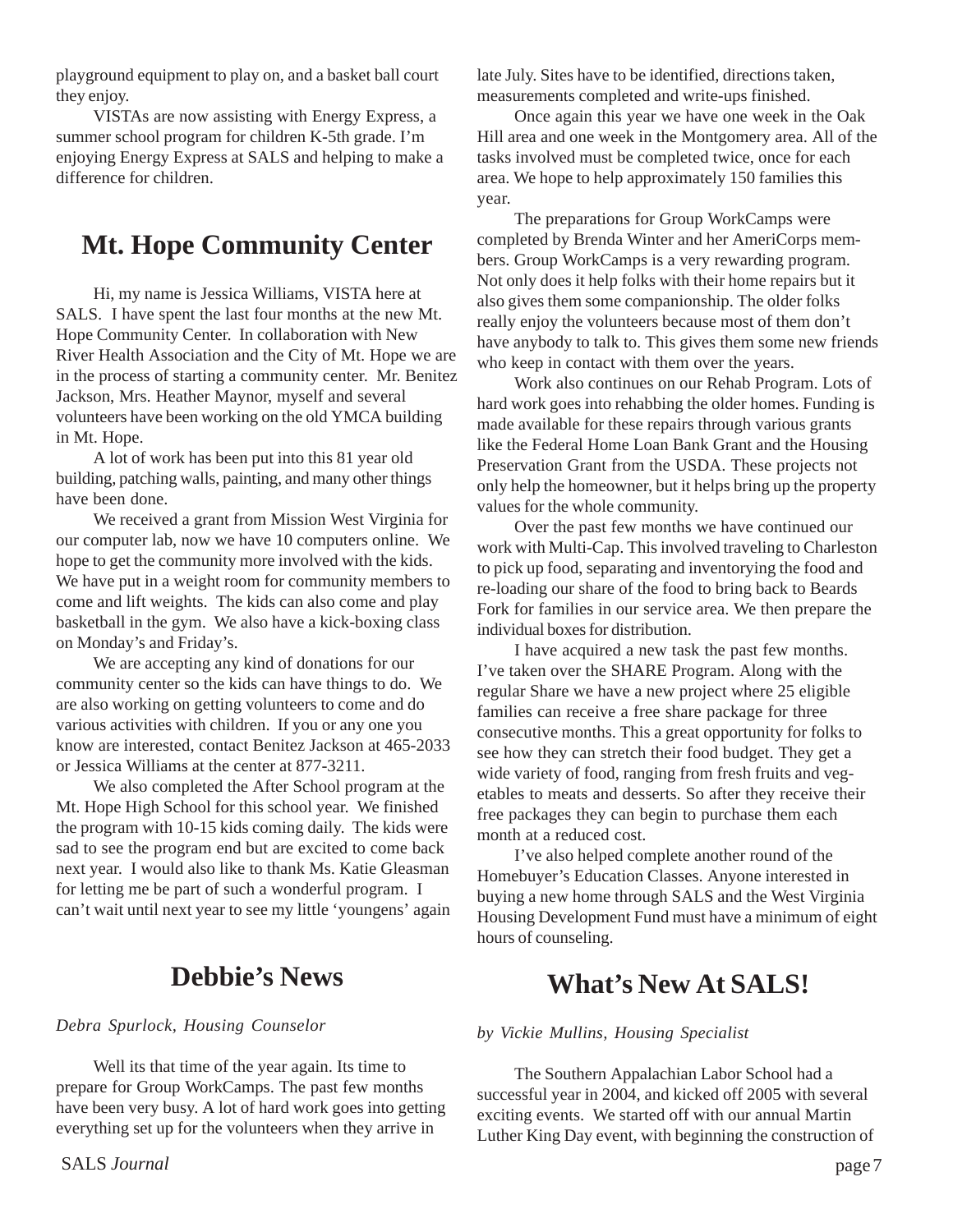a memorial park in honor of our past employees. We also had several fund-raisers for the community center at SALS. Monies are allowing us to build a wooden train for the After School kids and community kids. The train will be placed on the lower end of the playground. Its being built by Mr. Bill Waldell, one of our volunteers from Wriston, WV.

The VISTA's held a Walk-a-Thon for the St. Jude Hospital, to help raise money for children suffering with cancer. The event was a success, and three bikes were donated to give to the kids who participated and whose names were drawn. The children that received bikes were: Samatha Raynes, Tony Manley, and Darcy Moore. Congratulations kids, you did a fine job! I know that St. Jude will be grateful. VISTA's organized a dinner to honor volunteers in the community for national volunteer week. The event was a success and awards were given out along with small gifts to show our appreciation.

Energy Express began June 21 and ended July 29th. The six-week summer reading and nutrition program served kids throughout Fayette Co. The program is designed to help kids maintain their reading level or in some cases bring it up! They also participate in noncompetitive games, art work, and are provided with two nutritional meals each day. Energy Express is a great summer program and for the last five years has been the only one in Fayette Co. It has been operating at SALS for nine years.

Our annual Festival was held May 21st. Entertainment was provided by local performers from the Fayette County area. We enjoyed the songs, dances, and the food. YouthBuild members played the Harps for Harmony which was taught by John Lozier. Overall the day was great!



*Jude Bender dances with 1,000 Peace Cranes from Hiroshima at May Worker's Cultural Festival*



*Vickie Smith, a hands-on Construction Coordinator*

## **Construction News**

#### *by Vickie Smith, Construction Coordinator*

Summer is here and we have kicked into high gear. We have four rehabs in various stages of completion and one new home in the beginning stages. We are waiting on crews to get jobs completed so that we can start our new project at Hilltop and several new rehabs. We are hosting large numbers of volunteers who come in to help us with our endeavors and are hoping this will move us forward at a faster pace. We are hoping to begin construction on the annex at Beardsfork this Fall.

#### *Thomas McClung, Site Supervisor*

The past few months have been very busy for me and my crew. We have been working on one of the older homes in North Page. This has been a very big project because there was so much to be done. All of the inside had to be redone from putting up walls to installing flooring. The old wood siding that was on the outside was replaced with new vinyl siding. The home didn't have a bathroom until we installed one. But after months and months of hard work the home is almost completed.

My crew and I have also been helping out at George's site putting up trusses on a new home going up in Page. Putting up trusses requires a lot of people at one time. We will continue to help out at this site until it is under roof. But we are all working together anyway.

When I am through with these two sites, I will move on to another home to continue helping others.

SALS *Journal*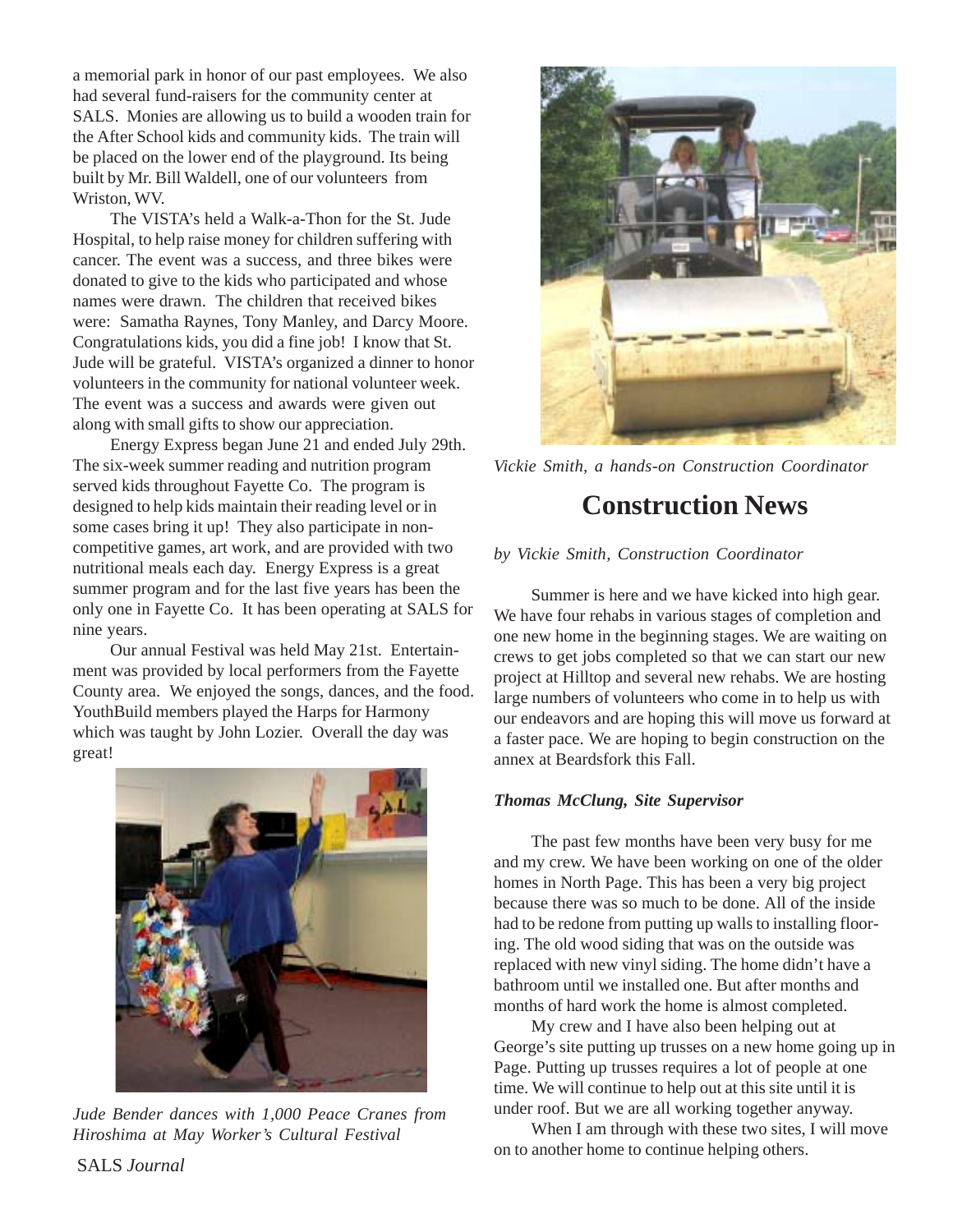## **Community Cleanup A Success**

#### *Kenny Gibson, AmeriCorps Member*

This spring SALS and AmeriCorps sponsored a community clean up in Beards Fork, Robson and Mulberry. With the assistance of Mr. Joe Carrelli of Fayette Solid Waste Authority, inmates in the work program from Southern Regional Jail, and local volunteers, we collected 36 tons of trash. Local volunteers included several of SALS/DOL and YouthBuild workers, Mr. Opal Barrett, Mr. Gary Robertson, Mr. Virgil "Pink Panther" Payne, and local youth organized by Mrs. Charlene "Red" Newkirk.

The months leading up to March were spent doing write-ups for Group Work Camps. The repair of selected homes began in July. AmeriCorps members acted as trouble shooters for the groups of teens who arrive to improve homes in our area. AmeriCorps members were also responsible for compiling directions and mileage to each home.

In May I traveled to Boston, Mass. to represent SALS AmeriCorps. The trip was an inspiration to me. I had the opportunity to meet other members from all across the country and to share information on how our perspective sites operate. I left Boston with a deeper sense of what it means to be an AmeriCorps member and a sense of pride in the things we are doing at SALS.

In May I also began to plant a small garden at the SALS community center at Beards Fork. The students in the after school program pitched in and claimed individual plants that I marked with painted stones with the students name on them. Many students have returned for our summer reading program and continue nursing their chosen plants. In the fall, we'll harvest our vegetables and the students will learn about canning and freezing.

### *Director's Report from page three*

Management". Jackie Asbury and Debbie Spurlock attended a special program with the WV Housing Development Fund and participated in several discussions with the Federal Home Loan Bank and Enterprise Foundation/ Rural Gateway.

Mike Krantz from Group Work Camps visited us in May and outlined plans for both 2005 and 2006. Brenda Baylor, the CRA Officer for United Bank, and Guy Dooley, Chair of the Advisory Board for United Bank in Fayette County, also came to SALS and visited several rehabilitated homes. Mr. Dooley, who celebrated his 80<sup>th</sup> birthday with a cake at SALS, donated his "trademark" Jeep to us as well.

Board member Jim Hores used his potter's wheel to make another batch of beautiful SALS's mugs. The mugs are used to thank those who donate to SALS.



## **UMWA Protests Loss of Pensions**

*Excerpted from Charleston Gazette 2/25/05*

Ten United Mine Workers members, including UMW President Cecil Roberts, were arrested Thursday after a peaceful sit-in across U.S. 60, near a Massey Energy cleaning plant in Smithers.

Another 200 miners and supporters lined both sides of the road as the 10 men sat in the cold rain near an entrance to the old Cannelton Coal cleaning plant on the Kanawha River.

When the 10 moved onto the main road, dozens of other protesters stood near them for nearly 40 minutes until Kanawha County sheriff's deputies arrived to arrest them.

"We chose to rally at the Cannelton cleaning plant because what happened to UMWA members at this operation last year is a perfect example of the harmful economic impact America's federal bankruptcy laws can have on good, honest, hard-working people," Roberts said.

Massey Energy bought the Cannelton mining complex from bankrupt Horizon Natural Resources last summer. They bought it after U.S. Bankruptcy Judge William Howard nullified the UMW contract at the mine, ending health-care benefits the contract promised miners



for the rest of their lives. More than 1,000 miners, as well as 4,000 retired miners and spouses, lost their health benefits when Howard issued his ruling.

The UMW is also upset that Massey reopened the mine as a non-union operation. The

*Cecil Roberts being arrested* UMW had represented workers at Cannelton since the mine opened in 1947.

SALS *Journal* page 9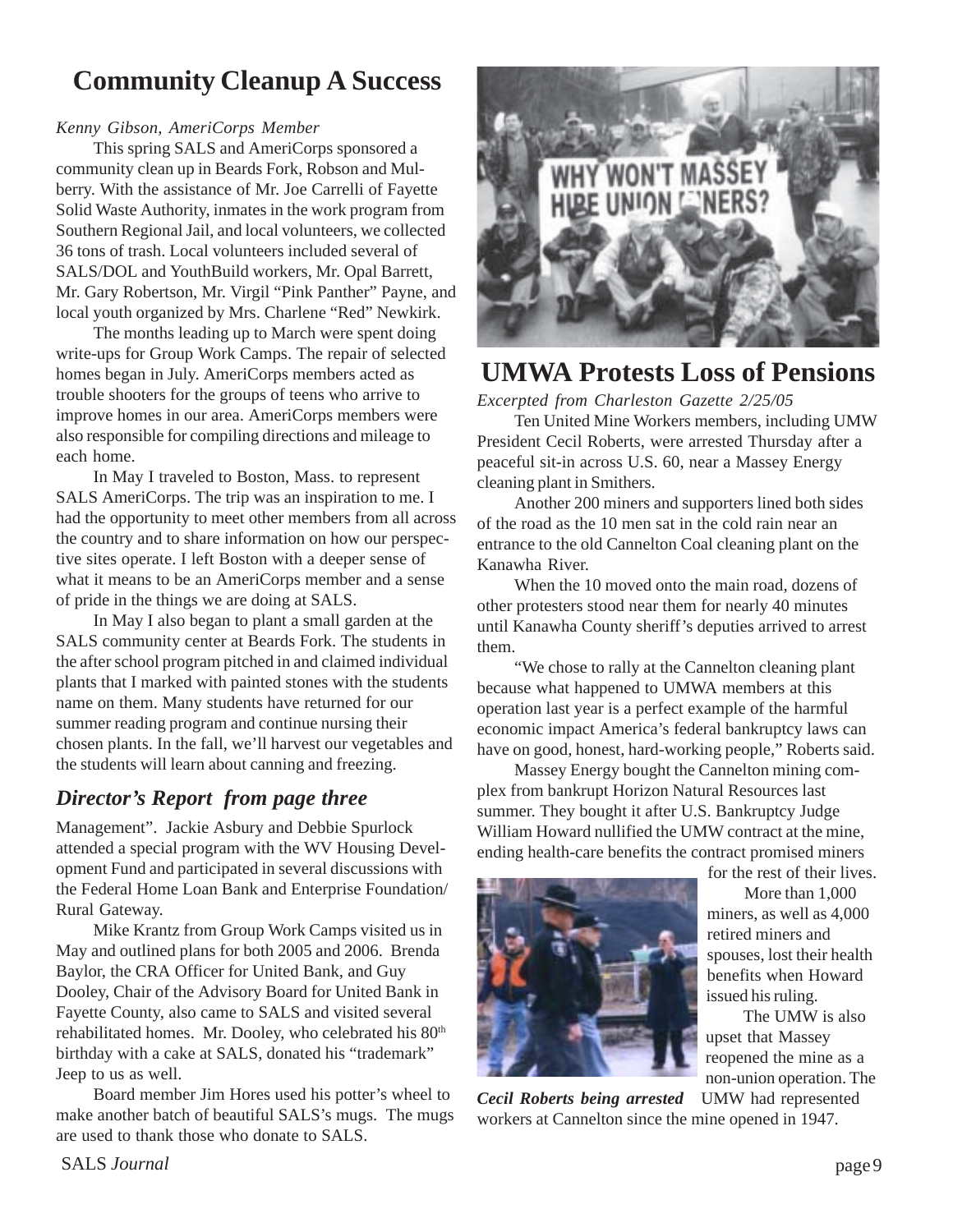## **SALS Loses a Friend**

Folks at SALS and countless others are mourning the tragic loss of a long time friend and activist, Peggy Rossi. A former SALS Board member, she was director of REACHH Family Resource Center in Hinton.

According to friends, Peggy was in El Salvador with her husband John Averill, visiting their foster children. The family was swimming in the ocean when John noticed that their 18 year old foster son Emerson was in trouble. He tried to rescue him but was unsuccessful. Peggy noticed the trouble, but didn't hear John say not to try a rescue because of the riptide. Emerson drowned, and in trying to rescue him, Peggy was overcome as well.

At her memorial, friends and family gathered to honor Peggy's many selfless works and spirit. Below is a brief collection of words collected by family describing Peggy Rossi:

#### **A Patchwork of Peggy**

*Measure the words - their pattern and texture. Sew them together & share with friends. The spiritual seeker, the spontaneous soulmate. A workaholic social worker, a Goodwill girl. An artist aching for justice in the world. Activist. Protester. A flowery, flowing trillium dancer. Pushing people beyond the superficial through tears, pain, caring & laughter. Living life on the edge. Peggy's textures, colors and threads weaving communities.*

Donations in memory of Peggy Rossi can be sent to REACHH-FRN, 411 Temple St., Hinton, WV 25951

## **State & Public Lost Top Social Worker**

*Samuel A. Hickman, Charleston Gazette July 29, 2005*

West Virginia lost an excellent social worker and consummate advocate for families when Margaret A. "Peggy" Rossi, MSW, drowned recently during a trip to South America. That Peggy died while trying to save a family friend is indicative of her selflessness and commitment.

Peggy was named West Virginia's Social Worker of the Year in 2002 in recognition of her work in the areas of domestic violence, coordinated services to families, and public policies that support and protect all West Virginians. As co-chair of our Legislative Committee, Peggy applied her expertise and knowledge to craft policy statements on domestic violence, Temporary Assistance to Needy

Families [TANF], welfare reform, access to health care, child welfare services, Medicaid, Family Resource Networks, the Governor's Cabinet on Children and Families, social work regulation, and many other important issues. These statements shaped the efforts of our organization in its dealings with the West Virginia Legislature, the administration, and in rule making, and led to such successes as enhanced funding for Family Resource Networks, recognition of education as an acceptable work alternative under TANF, and most recently, funding to dramatically increase the salaries of Child Protective Service Workers and Supervisors, enhancing the state's ability to hire and keep competent professionals to serve and protect our most vulnerable citizens.

Peggy's devotion to her profession and the National Association of Social Workers didn't stop there. She encouraged public school students to consider careers in social work at many career fairs, organized local professional meetings in a five-county region of Southern West Virginia, was elected to and served on our Board of Directors on multiple occasions, implemented an annual Social Work Lobby Day for members and students, volunteered wherever she could be helpful, and more.

As executive director of the NASW, W.Va. Chapter, for 20 years, I can truly say that Peggy Rossi was a "dream member;" the kind we can usually only hope for, and that only comes along once in a great while.Personally, I will miss Peggy's smiling face, her warm hugs, her true professionalism, her expert and sincere counsel, and her spunk.All of us at the National Association of Social Workers, West Virginia Chapter, will miss this dear human being greatly, as will all of West Virginia. Peggy was an inspiration to us all, and her memory and many significant works will continue to inspire.

Samuel A. Hickman is executive director of the National Association of Social Workers, West Virginia Chapter.

SALS *Journal*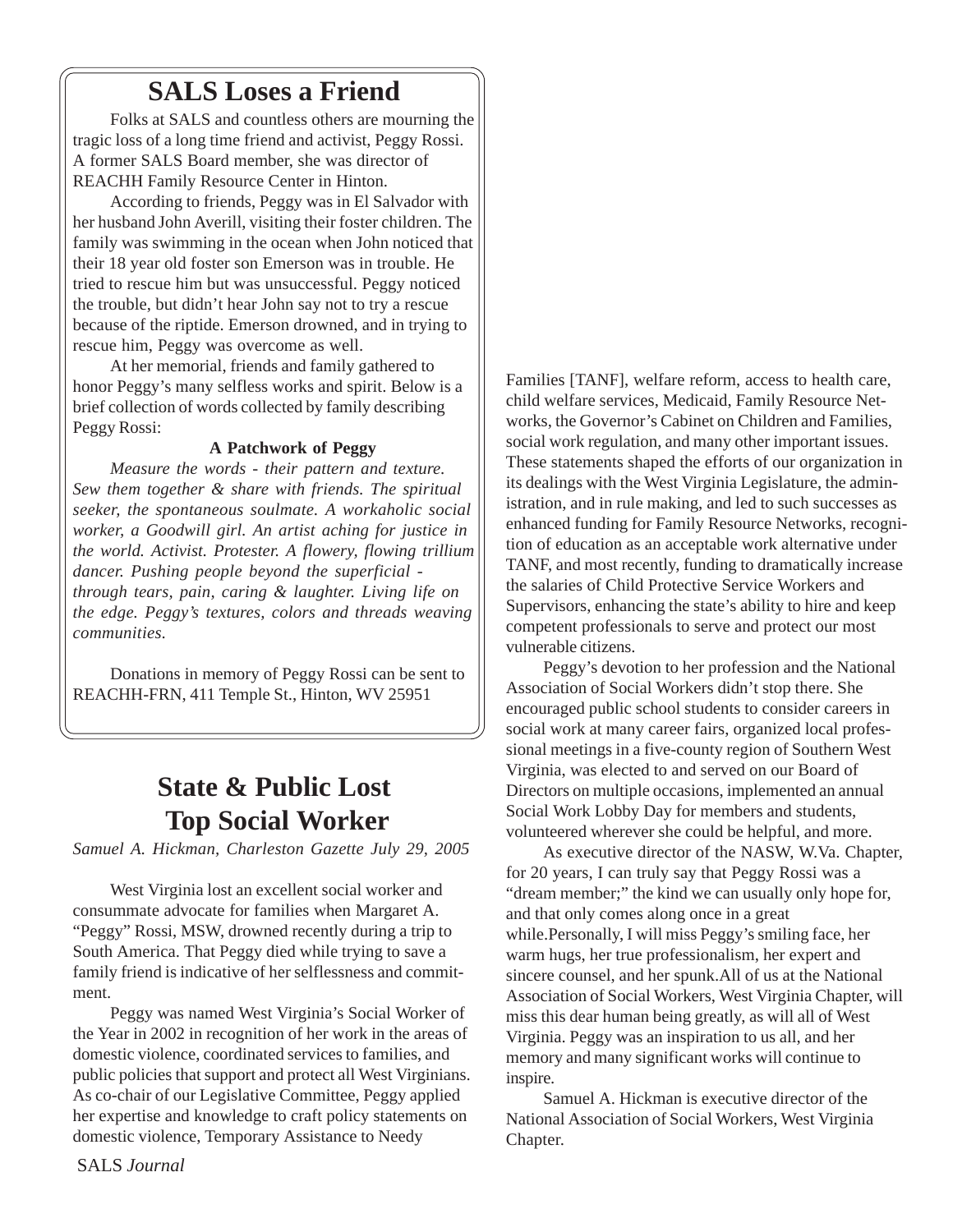## **Southern Appalachian Labor School - Who We Are**

**SALS Community Center: 800-515-1349, 304-779-2772, or 779-2280 AmeriCorps/WVU-Tech: 304-442-3042 Construction Coordinator: 304-469-9721 John David, Director - 304-442-3157 WEB: www.sals.info**

#### **Board Officers**

| Helen M. Powell             | Chair                        |
|-----------------------------|------------------------------|
| <b>Marcus Wilkes</b>        | Vice Chair                   |
| Kathryn South*              | Secretary ksouth@citynet.net |
| Sister Clara Lill Treasurer |                              |
| John David*                 | Director jdavid@citynet.net  |

#### **Project Staff**

| Kathryn South         | YouthBuild & Special Projects   | JUDI<br>Del |
|-----------------------|---------------------------------|-------------|
| Jackie Asbury         | Housing/Admin.Assistant         | Lis         |
|                       | jackiew@citynet.net             |             |
| Vickie Smith*         | <b>Construction Coordinator</b> |             |
|                       | vlsmith@citynet.net             |             |
| Gary Zuckett*         | Health/Economic/Enviro Justice  |             |
|                       | garyz@sals.info                 |             |
| Brenda Winter*        | AmeriCorps/YouthBuild/DOL       |             |
|                       | bwinters@citynet.net            |             |
| Debbie Spurlock       | Housing Specialist/Share        |             |
| <b>Vickie Mullins</b> | Housing Specialist/VISTA Sup.   |             |
| Artie Mullins*        | Volunteer/Building Coordinator  |             |
|                       | Youth Advisor                   |             |
| <b>Ron Yellets</b>    | Youth Build Trainer             |             |
| Dave Shaver           | YouthBuildTrainer/Supervisor    | $*$ ]       |
|                       |                                 |             |

Bonita Johnson Office Assistant Marie Settle Case Worker

George Hensley, Jr YouthBuild Trainer Jimmy Adkins YouthBuild Trainer Tom McClung YouthBuild Trainer Terry Black YouthBuild Trainer Heath Forren Youth Advisor/RESA

#### **21st Century 'Accent Education' After School Program:**

Charlene Newkirk Site Coordinator Terri Harlin Project Coordinator Benitez Jackson Project Director Lisa Manley AmeriCorps/VISTA Iris Adkins AmeriCorps/VISTA Lisa King AmeriCorps/VISTA Jessica Williams AmeriCorps/VISTA bbie Ferri Teacher a Keffer Teacher

#### **New River/Beards Fork Health Clinic Project**

Marie Settle, CNA Dr. Dan Doyle, M.D. **G.E.D. Instructors/Fayette Co. Schools** LeeAnn Gore & Mary Lynn Flint **Energy Express** Jason Crouch **Bookkeeping Team** Valarie Cowley, Ruth Lanham Tom Bass, Brenda Winter

ndicates members of the SALS Leadership Team



## **Yes, in these difficult times I understand the importance of an**

**organization like the Southern Appalachian Labor School. Enclosed is my contribution to keep your essential work on track and moving forward.**.

*Contributions to SALS are Tax deductable: Mail to SALS POB 127, Kincaid, WV 25119*

Enclosed is:  $$250$   $$100$   $$50$   $$25$  Other\$

*Visit us at www.sals.info for secure Please send me a thankyou gift.. on-line donations & issue updates* **\_\_\_\_***\$50 +: SALS Handmade Coffee Mug or similar item*

| Name         |
|--------------|
| Adress       |
| City/St/zip  |
| Telephone___ |
| E-mail       |
|              |

 $$100 +$  SALS License Plate

SALS engages in soliticitation for the purpose of acquiring funds to support the Southern Appalachian Labor School. WV residents may obtain a summary of the registration and financial documents for the Sec. of State, State Capitol, Charleston, WV 25305. Registration does not imply endorsement.

SALS *Journal* page 11